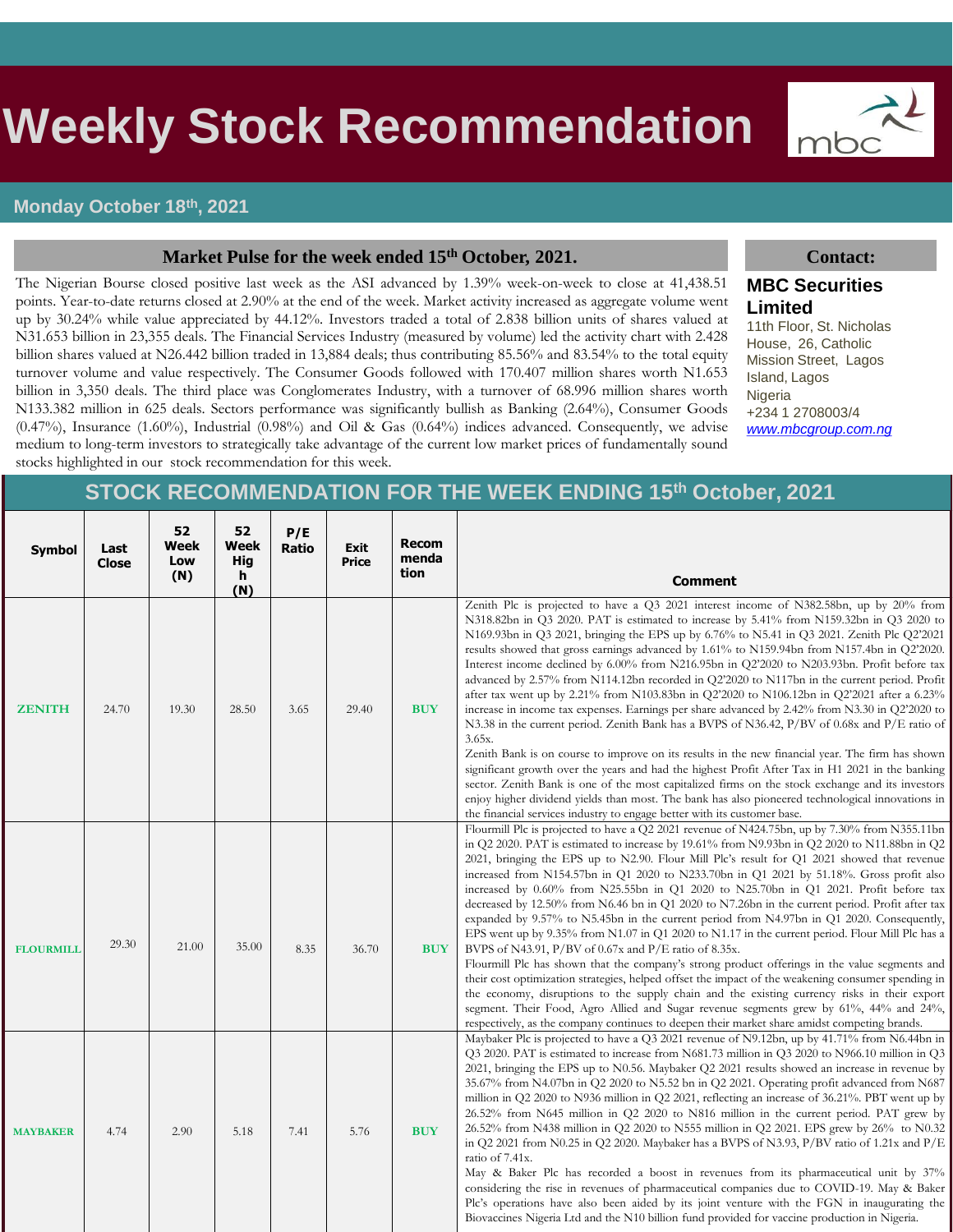## **WEEKLY STOCK RECOMMENDATION**

| <b>Symbol</b>  | Last<br><b>Close</b> | 52<br>Week<br>Low<br>(N) | 52<br>Week<br>High<br>(N) | P/E<br><b>Ratio</b> | <b>Exit</b><br><b>Price</b> | <b>Recom</b><br>menda<br>tion | <b>Comment</b>                                                                                                                                                                                                                                                                                                                                                                                                                                                                                                                                                                                                                                                                                                                                                                                                                                                                                                                                                                                                                                                                                                                                                                                                                                                                                                                                                                                                                                                                                       |
|----------------|----------------------|--------------------------|---------------------------|---------------------|-----------------------------|-------------------------------|------------------------------------------------------------------------------------------------------------------------------------------------------------------------------------------------------------------------------------------------------------------------------------------------------------------------------------------------------------------------------------------------------------------------------------------------------------------------------------------------------------------------------------------------------------------------------------------------------------------------------------------------------------------------------------------------------------------------------------------------------------------------------------------------------------------------------------------------------------------------------------------------------------------------------------------------------------------------------------------------------------------------------------------------------------------------------------------------------------------------------------------------------------------------------------------------------------------------------------------------------------------------------------------------------------------------------------------------------------------------------------------------------------------------------------------------------------------------------------------------------|
| <b>DANGCEM</b> | 280.00               | 150.00                   | 280.00                    | 12.45               | 295.50                      | <b>HOLD</b>                   | Dangote Cement Plc is projected to have a Q3 2021 revenue of N1.06 trn, up by 39.16%<br>from N761.44bn in Q3 2020. PAT is estimated to increase from N208.69bn in Q3 2020 to<br>N290.40bn in Q3 2021, bringing the EPS up to N17.04 in Q3 2021 from N12.25 in Q3 2020.<br>Dangcem $Q2$ 2021 results showed that revenue grew by 44.81% from N476.85bn in $Q2$<br>$2020$ to N690.54bn in Q2 2021. Similarly, gross profit increased by 51% to N414bn in Q2<br>2021 from N274bn in Q2 2020. Profit from operations advanced by 74% from N173bn in<br>Q2 2020 to N302bn in Q2 2021. Profit before tax grew by $72\%$ to N281.25bn in Q2 2021<br>from N162.85bn in Q2 2020. Profit after tax grew by $51.91\%$ from N126bn in Q2 2020 to<br>N191.63bn in Q2 2021, despite a 17.88% increase in Administrative Expenses.<br>Consequently, EPS rose by 50.47% from N7.45 in Q2 2020 to N11.21 in Q2 2021. Dangeem<br>has a BVPS of N47.24, $P/BV$ of 5.93x and a $P/E$ ratio of 12.45x.<br>As Africa's leading cement producer across 10 countries, Dangote Cement company<br>continues to thrive based on the fact that roads and buildings in the country are mostly built<br>with concrete, creating the need for the firm to constantly improve its production capacity<br>like it did by 33% in April 2021. Dangote cement as a production capacity of 48.6 million<br>tonnes per annum across the continent and plans to ramp up Nigerian production by 4.5<br>million tonnes/annum later this year. |
| NB             | 49.50                | 47.00                    | 63.25                     | 25.52               | 60.00                       | <b>BUY</b>                    | Nigerian Breweries Plc is projected to have a Q3 2021 revenue of N309.84bn from<br>N234.02bn in Q3 2020. Likewise, PAT is estimated to grow by 32.40% from N6.94bn in Q3<br>2020 to N9.19bn in Q3 2021. EPS is expected to rise to N1.17 in Q3 2021.<br>NB Plc Q2 2021 results showed that revenue grew by 37.8% from N151.81bn in Q2 2020 to<br>N209.2bn in Q2 2021. Similarly, gross profit increased by 31.7% to N77.91bn in Q2 2021<br>from N59.14bn in Q2 2020. Profit from operations advanced by 32.4% from N15.04bn in<br>Q2 2020 to N19.91bn in Q2 2021. Profit before tax grew by $43.1\%$ to N11.94bn in Q2<br>2021 from N8.34bn in Q2 2020. Profit after tax grew by $38.1\%$ from N5.58bn in Q2 2020 to<br>N7.71bn in Q2 2021. Consequently, EPS rose by $35.2\%$ from N0.71 in Q2 2020 to N0.97 in<br>Q2 2021. NB Plc has a BVPS of N20.14, P/BV of 2.46x and a $P/E$ ratio of 25.52x.<br>Nigerian Breweries Plc is a major player in the Brewery sector with its plants located across<br>the country. The company has come out of its loss position from Q1 2021 and the trends<br>continues into Q2 2021. The company is well position to maintain its leadership in its sector<br>even though there are other companies producing non differentiated products in<br>competition. We are of the opinion that the EPS for Q3 will be well above N1.00 at the end<br>of Q3 2021.                                                                                                      |
| <b>UBA</b>     | 7.95                 | 6.25                     | 9.80                      | 2.35                | 9.50                        | <b>BUY</b>                    | UBA Plc is projected to have a $Q3$ 2021 interest income of N329.54bn, up by 3.91% from<br>N317.14bn in Q3 2020. PAT is estimated to increase from N77.13bn in Q3 2020 to<br>N80.15bn in Q3 2021, bringing the EPS up to N2.34. UBA Plc Q2 2021 result showed that<br>Interest income advanced by 8.29% from N205.59bn in Q2 2020 to N222.63bn in the<br>current period. Net interest income increased by 24.09% to N148.07bn in Q2 2021 from<br>N119.32bn in Q2 2020. In a similar tune, operating income increased by 10.27% from<br>N188.90bn in Q2 2020 to N208.31bn in the current period. Likewise, profit after tax<br>advanced by 36.35% from N44.43bn in Q2 2020 to N60.58bn in Q2 2021 despite a 22.89%<br>increase in tax expense. Consequently, earnings per share went up by 36.29% from N1.24 in<br>Q2 2020 to N1.69 in Q2 2021. UBA has a BVPS of N22.00, P/BV of 0.36x and P/E ratio of<br>2.35x.<br>The bank remained well capitalized and determined to successfully drive financial inclusion<br>to the continent through its innovative products and vast network. We expect sustainability<br>in the growth recorded as the economy begins to wear off the effect of the pandemic and<br>businesses begin to thrive through increased accessible credit as interest rates are expected to<br>normalize in the year.                                                                                                                                                             |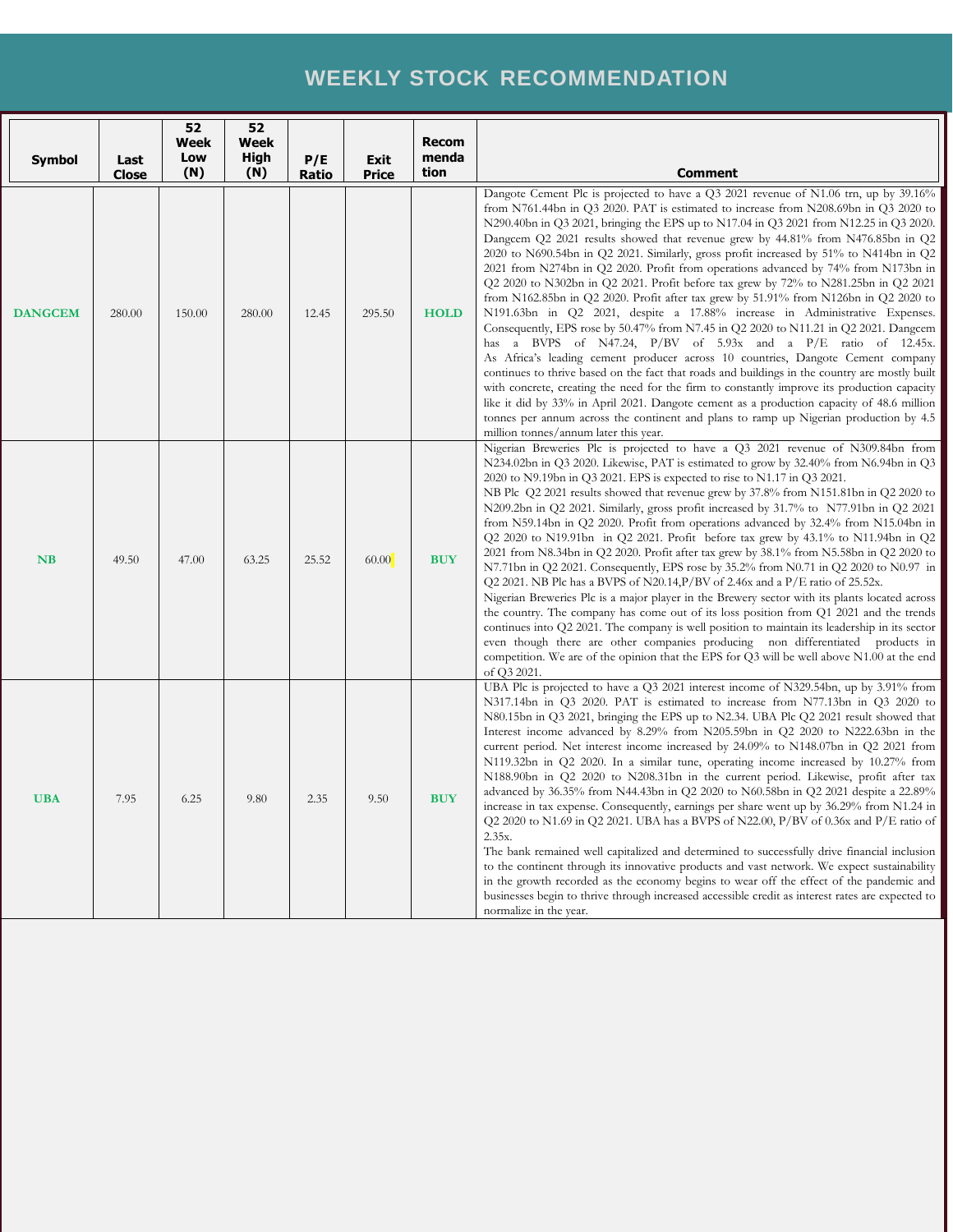| <b>EUROBONDS</b>           |              |               |              |                  |  |  |  |
|----------------------------|--------------|---------------|--------------|------------------|--|--|--|
| <b>SYMBOL</b>              | <b>PRICE</b> | <b>COUPON</b> | <b>YIELD</b> | <b>MATURITY</b>  |  |  |  |
| <b>ACCESS BANK PLC III</b> | 100.48       | 10.50%        | 5.35%        | <b>OCT 2021</b>  |  |  |  |
| <b>ZENITH BANK PLC II</b>  | 103.44       | 7.38%         | 2.16%        | MAY 2022         |  |  |  |
| <b>UBA PLC</b>             | 103.01       | 7.75%         | 4.14%        | <b>JUNE 2022</b> |  |  |  |
|                            |              |               |              |                  |  |  |  |

# **MACRO ECONOMIC INDICATORS**

| <b>PARAMETER</b>              | <b>CURRENT</b> | <b>PREVIOUS</b> |
|-------------------------------|----------------|-----------------|
| GDP (%)                       | 5.01%          | 0.51%           |
| <b>NSE ASI (YTD)</b>          | 1.39%          | 1.48%           |
| <b>INFLATION (%)</b>          | 16.63          | 17.01           |
| <b>UNEMPLOYMENT (%)</b>       | 33.33          | 33.33           |
| <b>MPR (%)</b>                | 11.50          | 11.50           |
| <b>FX RESERVES (US \$ BN)</b> | 39.42          | 38.18           |
| <b>BRENT CRUDE (US \$)</b>    | 84.86          | 82.39           |
|                               |                |                 |

| <b>FIXED INCOME MARKET RATES</b> |                |                 |  |  |
|----------------------------------|----------------|-----------------|--|--|
| <b>TENOR</b>                     | <b>CURRENT</b> | <b>PREVIOUS</b> |  |  |

## **TREASURY BILLS RATES**

| <b>91-DAY</b>           | $3.00\% - 3.50\%$     | $3.00\%$ - 3.50%    |
|-------------------------|-----------------------|---------------------|
| <b>182-DAY</b>          | 4.50% - 6.00%         | 4.50% - 5.00%       |
| 364-DAY                 | 7.00% - 7.50%         | $6.50\%$ - $7.00\%$ |
|                         | <b>FGN BOND RATES</b> |                     |
| <b>5-YEAR FGN BOND</b>  | 12.62%                | 12.72%              |
| <b>10-YEAR FGN BOND</b> | 13.02%                | 13.36%              |

**The contents of this publication serve as a matter of information only and do not represent an advice to buy or sell stock. MBC Securities Limited does not bear liability for trading actions based on information contained in this publication. For further enquires please call +234-1-2708003-4, or E-mail us at [enquiries@mbcgroup.com.ng](mailto:enquiries@mbcgroup.com.ng) and [infor@mbcgroup.com.ng](mailto:infor@mbcgroup.com.ng)**

Investment Banking - Asset Management - Securities -